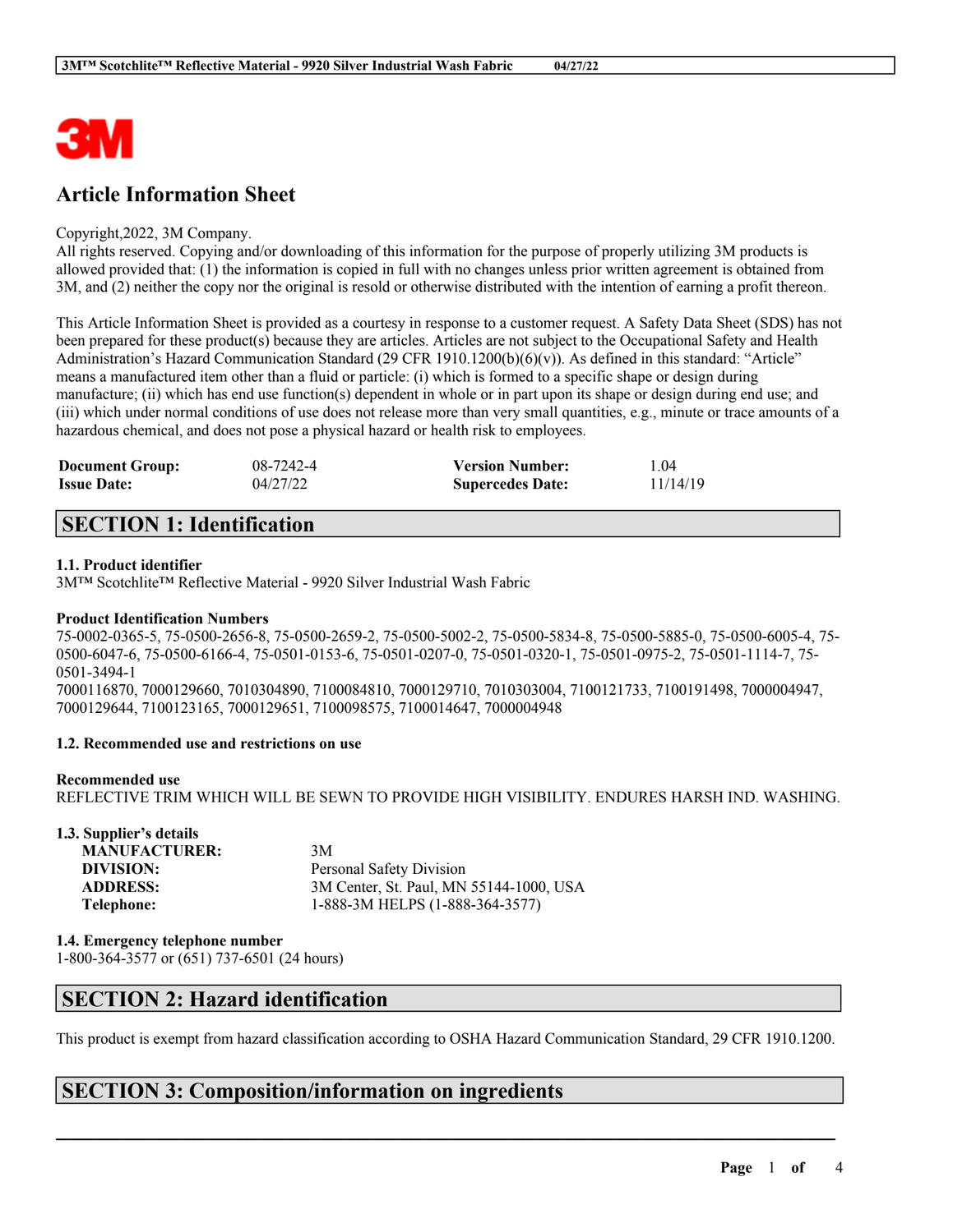| Ingredient             | $\mathbf{C}.\mathbf{A}.\mathbf{S}.\mathbf{No}.$ | $\frac{1}{6}$ by Wt         |
|------------------------|-------------------------------------------------|-----------------------------|
| <b>IGLASS BEADS</b>    | None                                            | 50 Trade Secret *<br>$30 -$ |
| <b>FABRIC</b>          | <b>None</b>                                     | 40 Trade Secret *<br>$30 -$ |
| <b>POLYESTER RESIN</b> | Trade Secret*                                   | 30 Trade Secret *<br>$20 -$ |
| <b>RESINS/SILVER</b>   | Trade Secret*                                   | - 5 Trade Secret *          |

\*The specific chemical identity and/or exact percentage (concentration) of this composition has been withheld as a trade secret.

## **SECTION 4: First aid measures**

#### **4.1. Description of first aid measures**

**Inhalation:** No need for first aid is anticipated.

**Skin Contact:** No need for first aid is anticipated.

**Eye Contact:** No need for first aid is anticipated.

**If Swallowed:**

No need for first aid is anticipated.

### **SECTION 5: Fire-fighting measures**

In case of fire: Use a fire fighting agent suitable for ordinary combustible material such as water or foam.

### **SECTION 6: Accidental release measures**

#### **6.1. Personal precautions, protective equipment and emergency procedures** Not applicable.

### **6.2. Environmental precautions**

Not applicable.

**6.3. Methods and material for containment and cleaning up**

Not applicable.

## **SECTION 7: Handling and storage**

### **7.1. Precautions for safe handling**

This product is considered to be an article which does not release or otherwise result in exposure to a hazardous chemical under normal use conditions.

### **7.2. Conditions for safe storage including any incompatibilities**

No special storage requirements.

# **SECTION 8: Exposure controls/personal protection**

This product is considered to be an article which does not release or otherwise result in exposure to a hazardous chemical

 $\mathcal{L}_\mathcal{L} = \mathcal{L}_\mathcal{L} = \mathcal{L}_\mathcal{L} = \mathcal{L}_\mathcal{L} = \mathcal{L}_\mathcal{L} = \mathcal{L}_\mathcal{L} = \mathcal{L}_\mathcal{L} = \mathcal{L}_\mathcal{L} = \mathcal{L}_\mathcal{L} = \mathcal{L}_\mathcal{L} = \mathcal{L}_\mathcal{L} = \mathcal{L}_\mathcal{L} = \mathcal{L}_\mathcal{L} = \mathcal{L}_\mathcal{L} = \mathcal{L}_\mathcal{L} = \mathcal{L}_\mathcal{L} = \mathcal{L}_\mathcal{L}$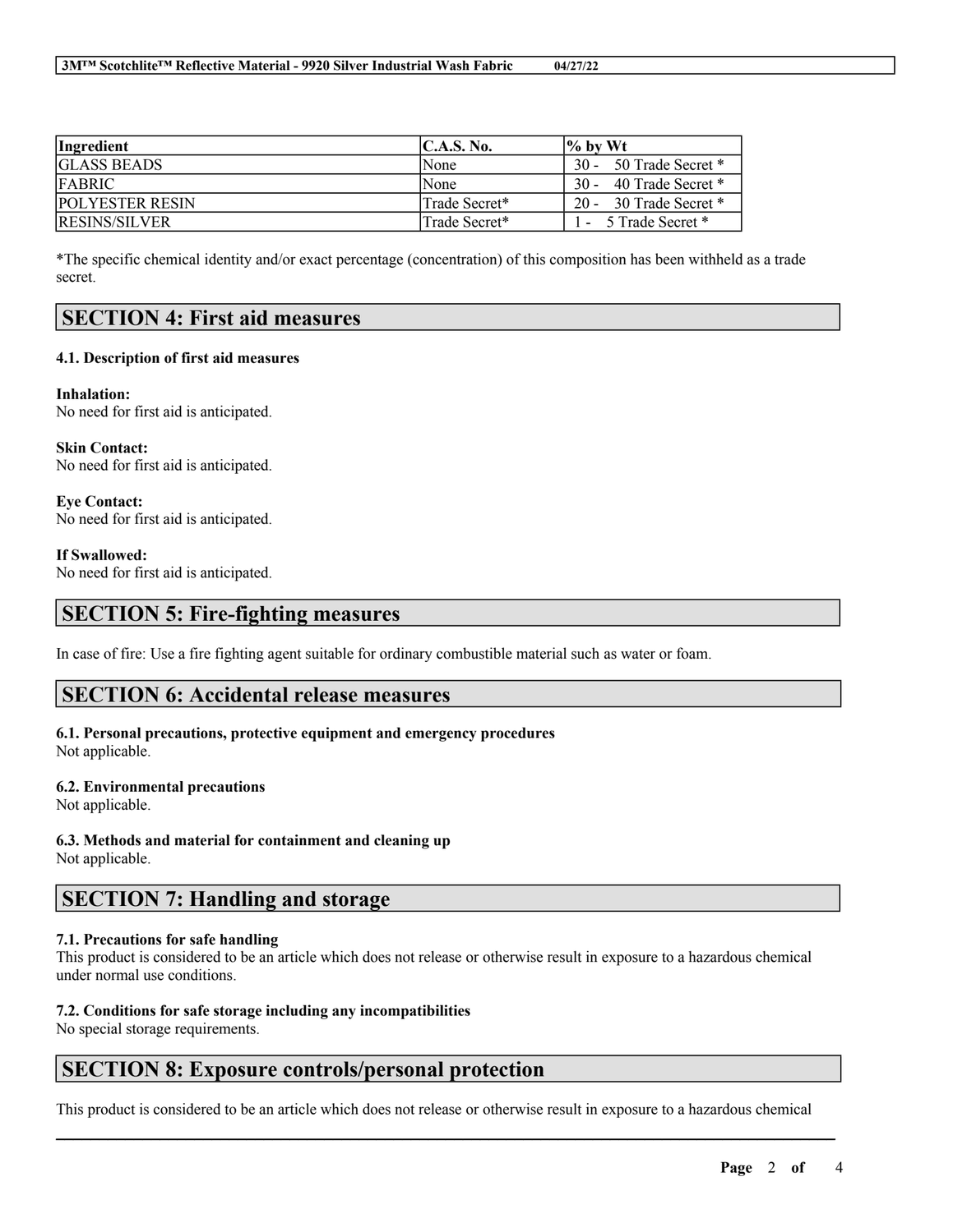under normal use conditions. No engineering controls or personal protective equipment (PPE) are necessary.

# **SECTION 9: Physical and chemical properties**

#### **9.1. Information on basic physical and chemical properties**

| Appearance                                |                   |
|-------------------------------------------|-------------------|
| <b>Physical state</b>                     | Solid             |
| Color                                     | Silver            |
| Odor                                      | Odorless          |
| <b>Odor threshold</b>                     | Not Applicable    |
| pН                                        | Not Applicable    |
| <b>Melting point</b>                      | Not Applicable    |
| <b>Boiling Point</b>                      | Not Applicable    |
| <b>Flash Point</b>                        | Not Applicable    |
| <b>Evaporation rate</b>                   | Not Applicable    |
| <b>Flammability (solid, gas)</b>          | Not Classified    |
| <b>Flammable Limits(LEL)</b>              | Not Applicable    |
| <b>Flammable Limits(UEL)</b>              | Not Applicable    |
| <b>Vapor Pressure</b>                     | Not Applicable    |
| <b>Vapor Density</b>                      | Not Applicable    |
| <b>Specific Gravity</b>                   | Not Applicable    |
| <b>Solubility In Water</b>                | Not Applicable    |
| Solubility- non-water                     | Not Applicable    |
| Partition coefficient: n-octanol/water    | No Data Available |
| <b>Autoignition temperature</b>           | Not Applicable    |
| <b>Decomposition temperature</b>          | Not Applicable    |
| <b>Viscosity</b>                          | Not Applicable    |
| <b>Volatile Organic Compounds</b>         | Not Applicable    |
| <b>Percent volatile</b>                   | Not Applicable    |
| <b>VOC Less H2O &amp; Exempt Solvents</b> | Not Applicable    |
|                                           |                   |

## **SECTION 10: Stability and reactivity**

This material is considered to be non reactive under normal use conditions.

# **SECTION 11: Toxicological information**

**Inhalation:** No health effects are expected

**Skin Contact:** No health effects are expected

**Eye Contact:** No health effects are expected

**Ingestion:** No health effects are expected

### **Additional Information:**

This product, when used under reasonable conditions and in accordance with the directions for use, should not present a health hazard. However, use or processing of the product in a manner not in accordance with the product's directions for use

 $\mathcal{L}_\mathcal{L} = \mathcal{L}_\mathcal{L} = \mathcal{L}_\mathcal{L} = \mathcal{L}_\mathcal{L} = \mathcal{L}_\mathcal{L} = \mathcal{L}_\mathcal{L} = \mathcal{L}_\mathcal{L} = \mathcal{L}_\mathcal{L} = \mathcal{L}_\mathcal{L} = \mathcal{L}_\mathcal{L} = \mathcal{L}_\mathcal{L} = \mathcal{L}_\mathcal{L} = \mathcal{L}_\mathcal{L} = \mathcal{L}_\mathcal{L} = \mathcal{L}_\mathcal{L} = \mathcal{L}_\mathcal{L} = \mathcal{L}_\mathcal{L}$